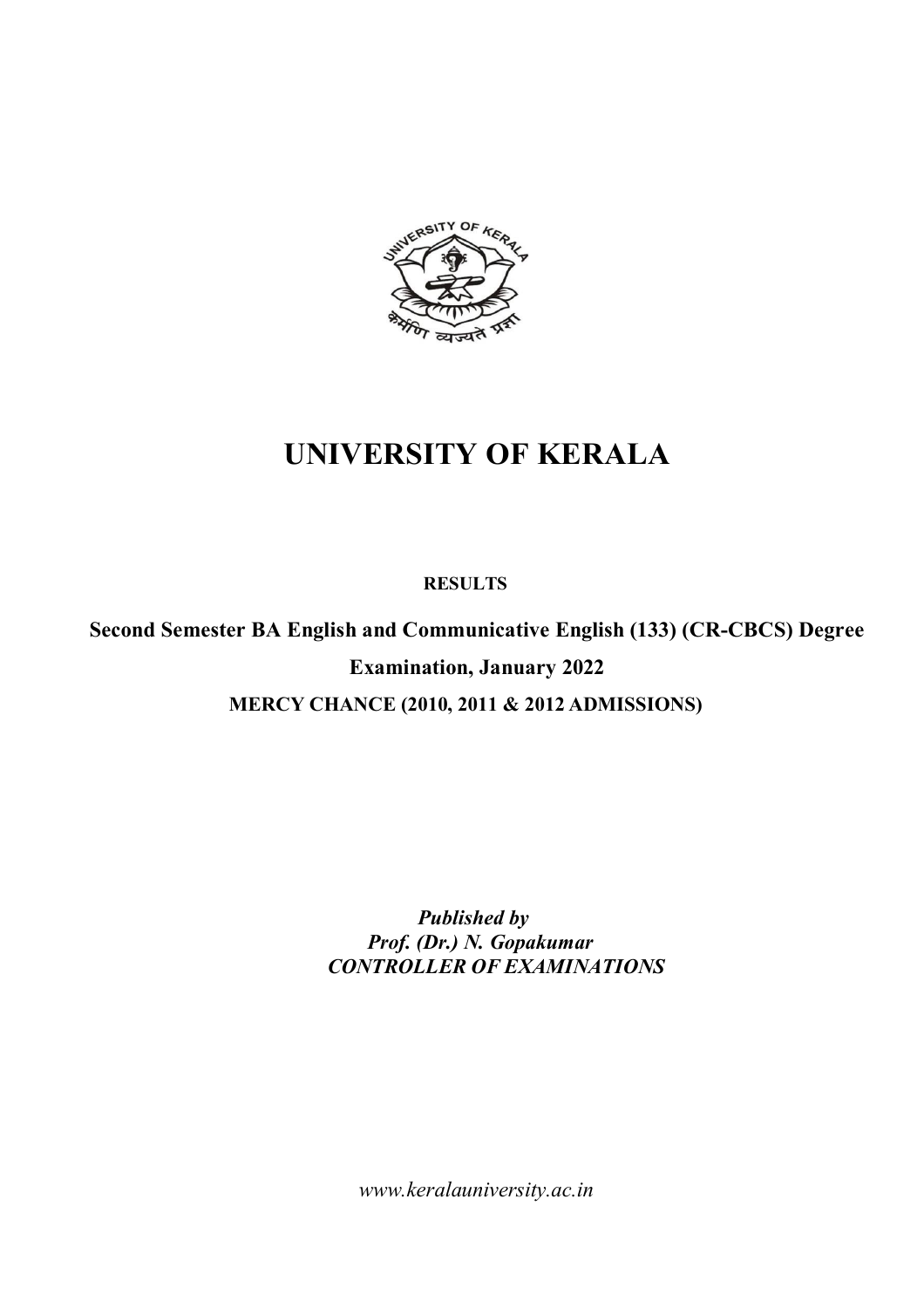

**No. ES VI/2022** 

**Thiruvananthapuram Dated: 07.06.2022**

# **S Y N D I C A T E – I N – C I R C U L A T I O N**

The results of the **Career Related First Degree Programme under CBCSS Second Semester B.A English and Communicative English (133) Group 2(a)**  (Mercy Chance – 2010, 2011 and 2012 Admissions) Degree Examination January 2022 as declared by the respective Board of Examiners are given below.

### **2010 Scheme**

| Name of Examination                                                                                                                                                                                  | Total<br>Registered | Total<br>Appeared | <b>Total Pass</b> | $\%$ Pass |
|------------------------------------------------------------------------------------------------------------------------------------------------------------------------------------------------------|---------------------|-------------------|-------------------|-----------|
| Second Semester <b>B.A</b><br><b>English and</b><br><b>Communicative English</b><br>$(133)$ Group $2(a)$<br>(Mercy Chance - 2010,<br>2011 and 2012 Admissions)<br>Degree Examination<br>January 2022 |                     |                   |                   |           |

The results may be approved. It is proposed to publish the results on 07.06.2022

Sd/-

## **CONTROLLER OF EXAMINATIONS**

University Buildings, Thiruvananthapuram Dated: 07.6.2022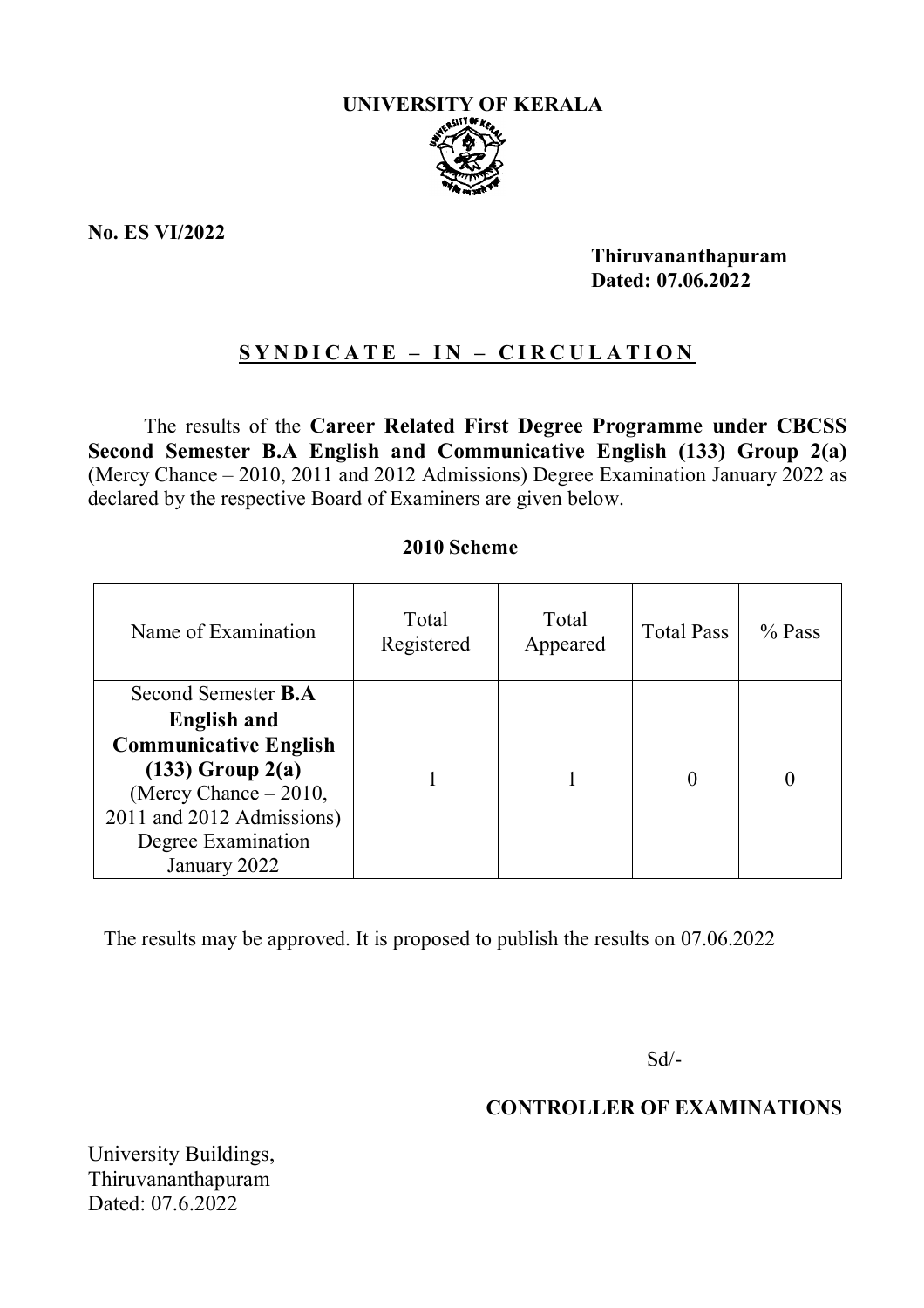**No. ES VI/2022**



# **UNIVERSITY OF KERALA NOTIFICATION**

- 1. The following is the provisional list of Register Numbers of the successful candidates of the **Career Related First Degree Programme under CBCSS Second Semester B.A English and Communicative English (133) Group 2(a)** (Mercy Chance – 2010, 2011 and 2012 Admissions) Degree Examination January 2022 as declared by the Board of Examiners.
- 2. Those who are successful in parts means: either the candidate has not obtained a separate minimum of 'D' grade in CE and ESE and/or has not obtained a minimum SGPA of 1.50.
- 3. The Mark lists of the candidates will be sent to the respective Centers.
- 4. The date for revaluation and scrutiny is 17.06.2022. Candidates should make use of draft mark list available in the university website for applying for revaluation. Application for revaluation and scrutiny should be submitted through ONLINE only

Sd/- **CONTROLLER OF EXAMINATIONS**

University Buildings, Thiruvananthapuram Dated: 07.6.2022